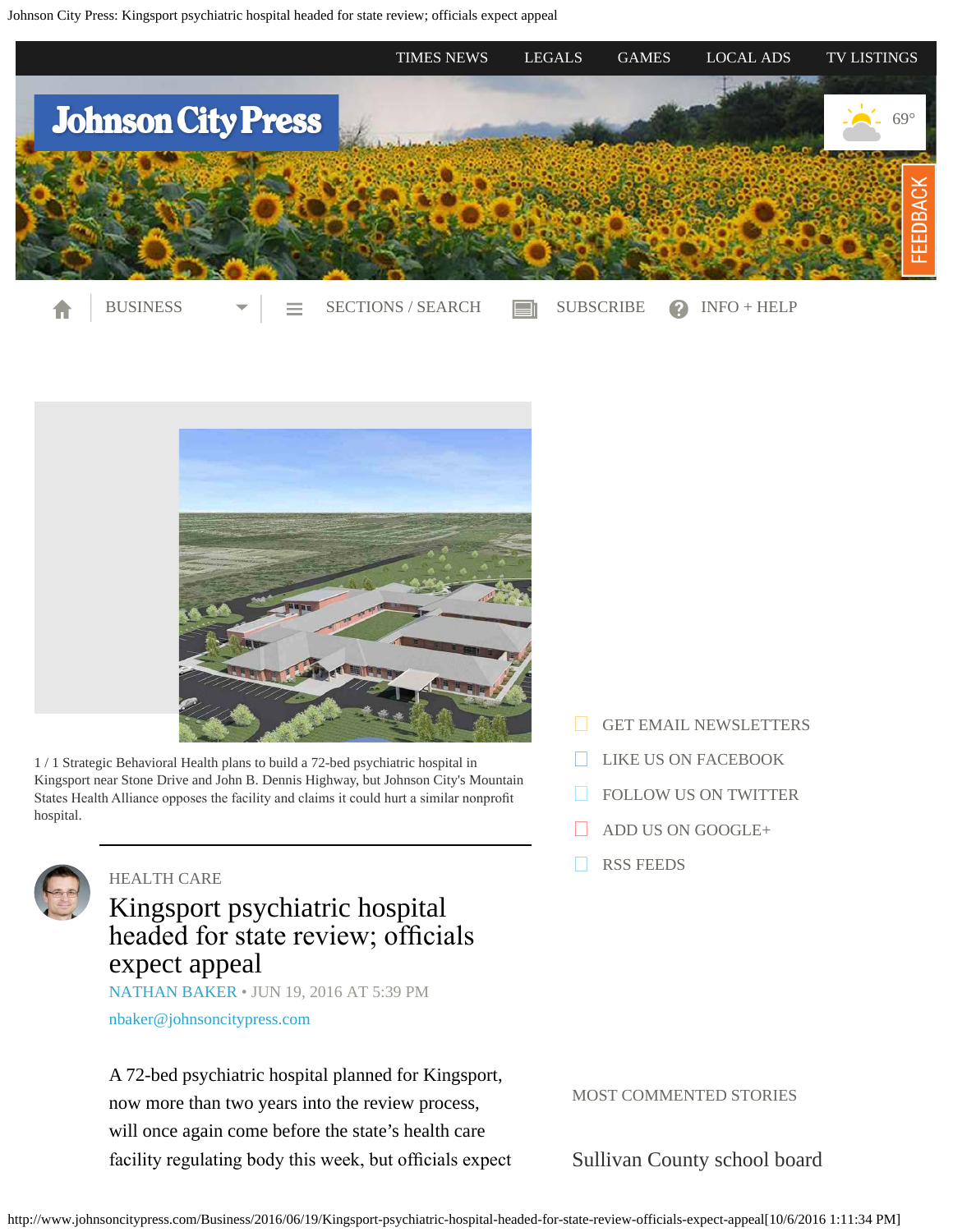City's Mountain States Health Alliance, which

argued against it.

territory.

THERANOS FOUNDER

operates the 84-bed Woodridge psychiatric hospital,

In the hearings, experts for SBH claimed a need for psychiatric services in Sullivan and Hawkins counties

in Tennessee and Wise, Scott and Lee counties in

available at Bristol Regional Medical Center.

Virginia, where only 12 inpatient psychiatric beds are

Mountain States, however, claimed gerrymandering on the part of the company, and said the proposed services are available at its facility in Washington

County, which was excluded from SBH's prospective

FROM OUR PARTNERS: U.S. REGULATORS

П

П

 $\Box$ 

| an appeal, no matter what decision is made.                                                                                                                                                                     | member calls for removal of<br>textbook over Islamic history<br>content                               | 130       |      |
|-----------------------------------------------------------------------------------------------------------------------------------------------------------------------------------------------------------------|-------------------------------------------------------------------------------------------------------|-----------|------|
| Jim Christoffersen, general counsel for the Tennessee                                                                                                                                                           | Gorilla-masked ETSU student<br>released on \$10K bond                                                 | $51 \mid$ |      |
| Health Services and Development Agency, said the<br>board will meet Wednesday in Nashville to review<br>Administrative Judge Leonard Pogue's order granting<br>a certificate of need to Memphis-based Strategic | Gorilla mask and bananas:<br>Racially charged Black Lives<br>Matter faceoff at ETSU -<br>PHOTOS/VIDEO | 35        | I.   |
| Behavioral Health allowing the \$11.7 million facility<br>to be built between Kmart and the Kingsport<br>Greenbelt at the end of Executive Park Boulevard.                                                      | Gorilla-masked student no<br>longer enrolled at ETSU                                                  | 33        | I.   |
| The company appealed to the judge after the<br>application failed at the Health Services and                                                                                                                    | Like it or not, Trump or<br>Clinton will be president                                                 | 26        | 11   |
| Development Agency with a 4-4 tie vote in June<br>2014.                                                                                                                                                         | Report: Trump losses may<br>mean he didn't pay taxes for<br>years                                     | 22        | n    |
| Because of the deadlocked vote, Christoffersen said<br>the HSDA took a neutral stance on the application in<br>subsequent hearings before Pogue as SBH<br>representatives argued for it and those of Johnson    | Trump tax return shows<br>disparity in system                                                         | 13        | a ka |

### JOHNSON CITY PRESS VIDEOS



[Internationally](http://videos.johnsoncitypress.com/johnsoncitypress/svr41c?v=autoplay_postroll&e=e0018&opn=right_rail_embed)[sought storyteller](http://videos.johnsoncitypress.com/johnsoncitypress/svr41c?v=autoplay_postroll&e=e0018&opn=right_rail_embed) [Kim Weitkamp](http://videos.johnsoncitypress.com/johnsoncitypress/svr41c?v=autoplay_postroll&e=e0018&opn=right_rail_embed) [speaks to a...](http://videos.johnsoncitypress.com/johnsoncitypress/svr41c?v=autoplay_postroll&e=e0018&opn=right_rail_embed)



[Cameron](http://videos.johnsoncitypress.com/johnsoncitypress/k0popu?v=autoplay_postroll&e=e0018&opn=right_rail_embed) [Coleman](http://videos.johnsoncitypress.com/johnsoncitypress/k0popu?v=autoplay_postroll&e=e0018&opn=right_rail_embed)

### FEATURED JOBS

I.

**LPN** LAKEBRIDGE, A WATERS COMMUNITY

http://www.johnsoncitypress.com/Business/2016/06/19/Kingsport-psychiatric-hospital-headed-for-state-review-officials-expect-appeal[10/6/2016 1:11:34 PM]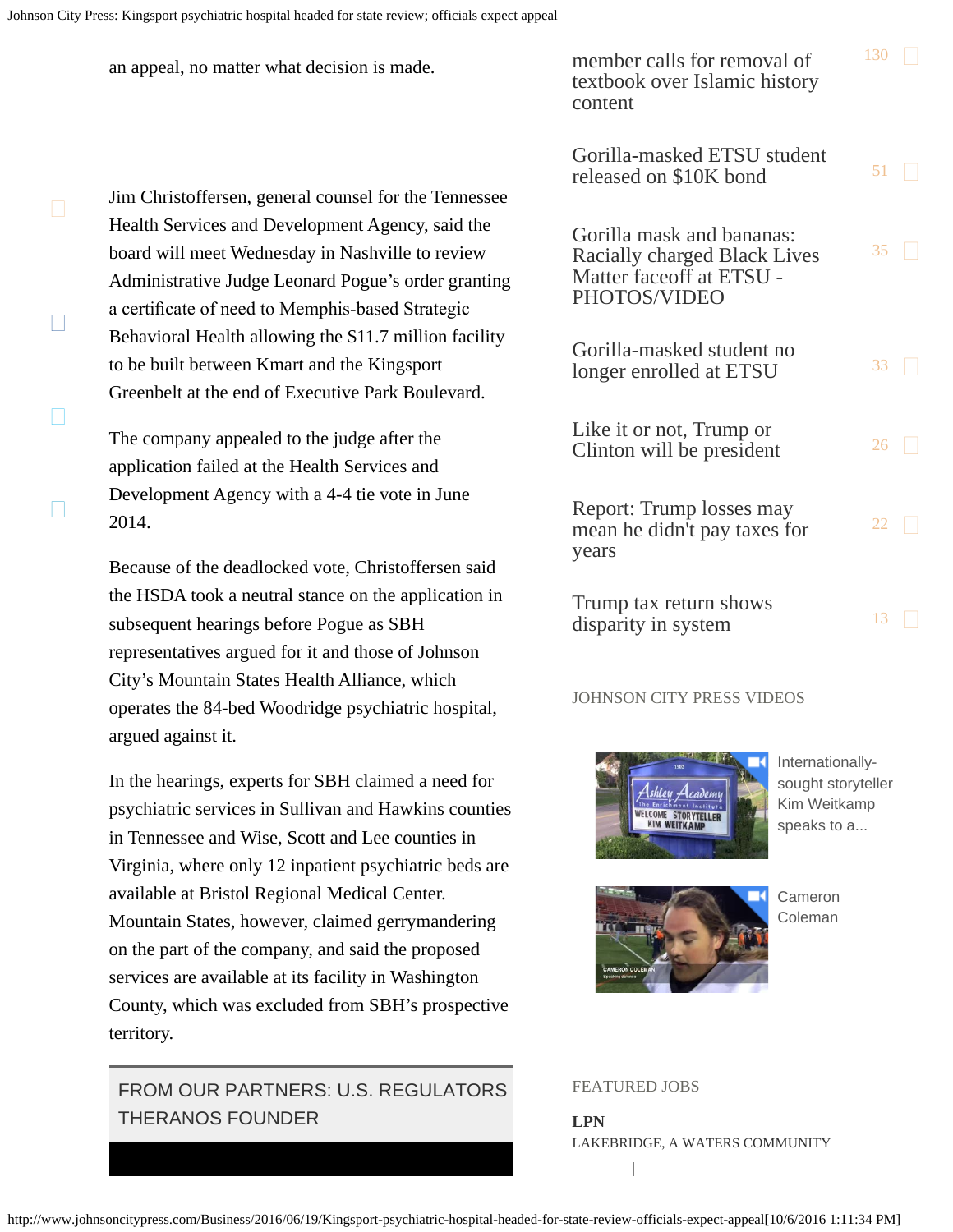

Pogue ultimately concluded a need does exist for SBH's facility and order the certifcate of need be granted in February. Mountain States quickly appealed the judge's decision, triggering Wednesday's review.

"Woodridge has reliably served as the region's safety net behavioral facility, and we believe a successful application by SBH would cause enormous harm to Woodridge, and subsequently, impact access in our region," Mountain States spokeswoman Teresa Hicks said in an emailed statement. "SBH's proposal demonstrates they don't expect to serve the uninsured or TennCare nearly to the degree Woodridge does, and thus, their focus would be to serve primarily people who are insured. If successful, this will severely impact Woodridge's ability to continue serving as the safety net and will have a negative effect on the region."

In February, a Wellmont Health System spokesperson told the Kingsport Times-News the company "strongly opposes" SBH's plans, in-part because Wellmont believed the for-proft company would choose not to serve the uninsured and underinsured, increasing Woodridge's costs.

In their merger proposal to the Tennessee and Virginia health departments, both Mountain States and Wellmont pledged to reinvest savings from the 10.05.16 Johnson City, TN

**Nurse Aide Class** NHC HEALTHCARE 10.05.16 Johnson City, TN

**DIRECT CARE TECHNICIANS** MOUNTAIN CONNECTIONS INC. 10.05.16 Gate City, VA

**Delivery Truck Driver/Job Coach** DAWN OF HOPE 10.04.16 Tn-Tri-Cities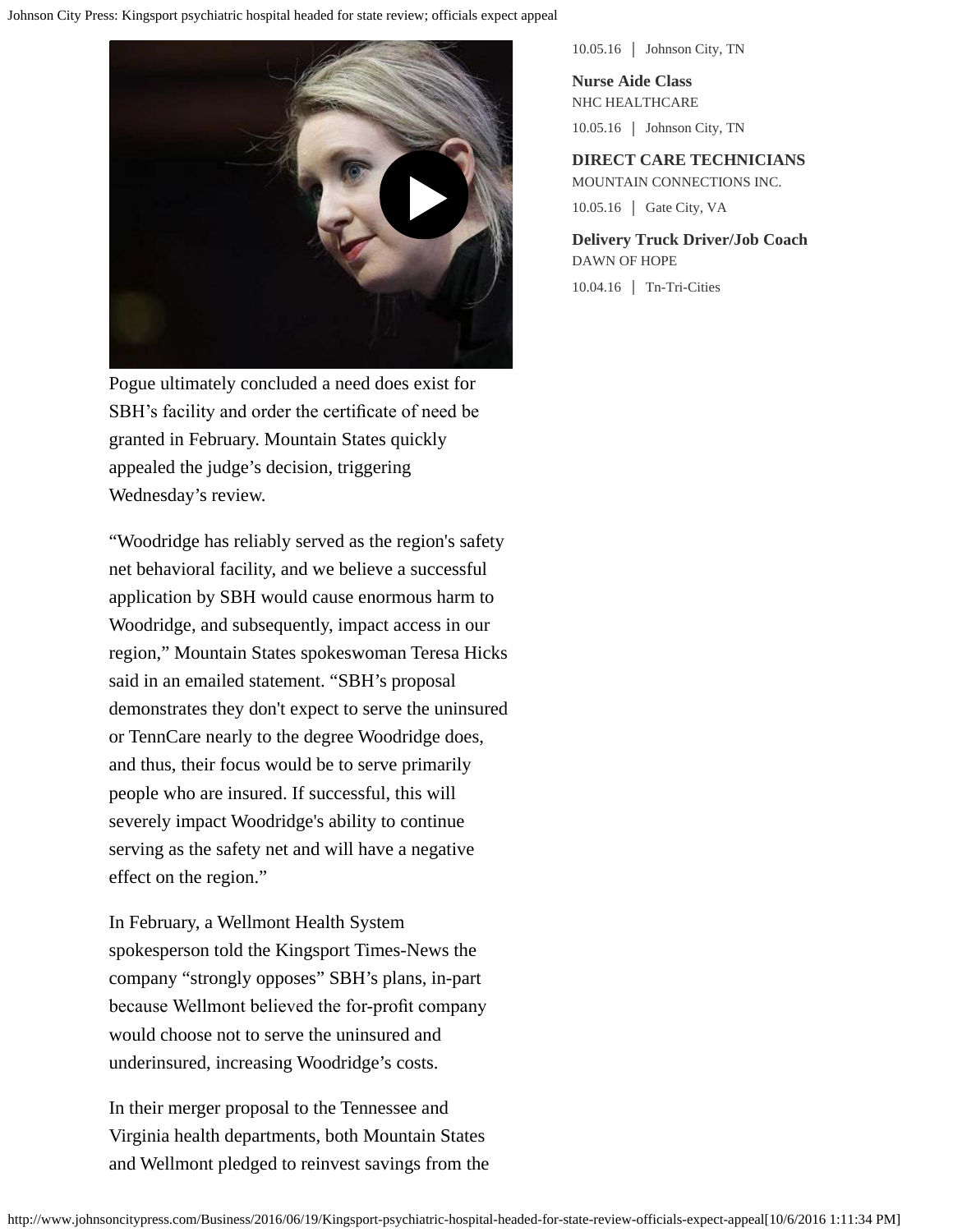merger into expanding addiction recovery services and developing community-based mental health resources, such as mobile health crisis management teams and intensive outpatient treatment.

When the agency reviews the judge's order on Wednesday, Christoffersen said the board could affrm in total, deny or affrm with changes.

Whatever the decision, he said either company could appeal the state's decision to Davidson County Chancery Court, and then on to higher appellate courts, adding he "wouldn't be surprised if they take it the whole way" through the appeals process.

# Recommended for You



An investment in Amazon's stock after its IPO yielded a 19,764% return for its early investors. The Money Street has found your next opportunity.

Sponsored **The Money Street**

Powered by **W** 

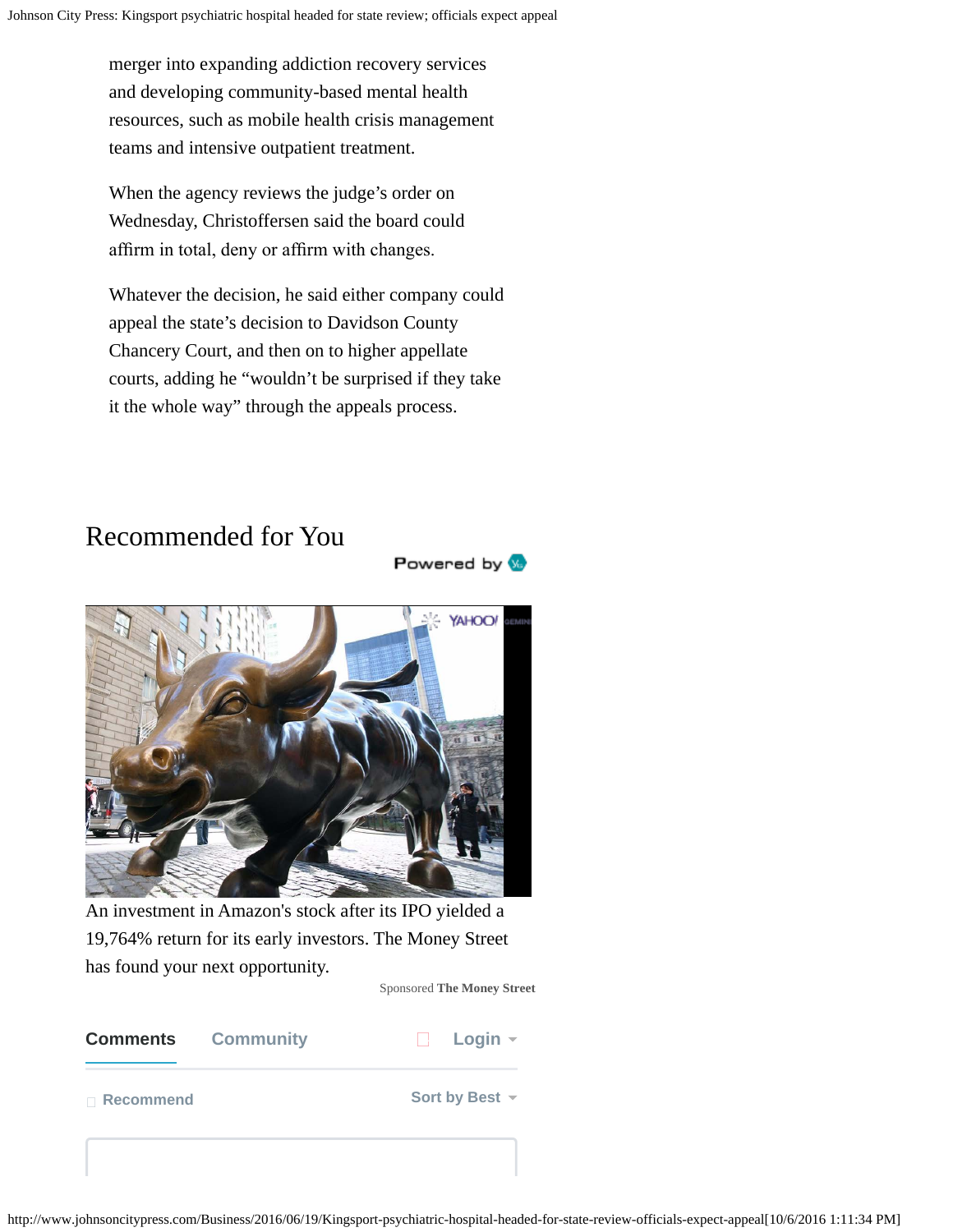Join the discussion…



### **[Monty](https://disqus.com/by/disqus_56W6bXni4w/)** • [4 months ago](#page-0-0)

MSHA's opposition to this proves without a doubt that they are not here to serve the needs of the community. They continue to protect the exclusivity of Woodridge at a time when there is no room for the numbers of patients needing immediate admissions. And if Tennessee Health Services or any other group that has licensing power denies this facility is is a strong indication of collusion.

 $3 \Box \Box$  $3 \Box \Box$  • [Reply](http://disqus.com/embed/comments/?base=default&version=451b054ca2771ef5448b21578a611652&f=sngjohnsoncitypress&t_i=%2FBusiness%2F2016%2F06%2F19%2FKingsport-psychiatric-hospital-headed-for-state-review-officials-expect-appeal&t_u=http%3A%2F%2Fwww.johnsoncitypress.com%2FBusiness%2F2016%2F06%2F19%2FKingsport-psychiatric-hospital-headed-for-state-review-officials-expect-appeal&t_d=Kingsport%20psychiatric%20hospital%20headed%20for%20state%20review%3B%20officials%20expect%20appeal&t_t=Kingsport%20psychiatric%20hospital%20headed%20for%20state%20review%3B%20officials%20expect%20appeal&s_o=default?AcrobatWebCapTID1#) • Share ›



#### **[Imker](https://disqus.com/by/imker/)** • [4 months ago](#page-0-0)

Yes, compassionate (?) Mountain States is a bulldog when it comes to its money territory. Lots of lawyers. Lots of high paid executives. That money is mine!!! Mountain States declares.

 $2 \Box$  $2 \Box$   $\Box$  • [Reply](http://disqus.com/embed/comments/?base=default&version=451b054ca2771ef5448b21578a611652&f=sngjohnsoncitypress&t_i=%2FBusiness%2F2016%2F06%2F19%2FKingsport-psychiatric-hospital-headed-for-state-review-officials-expect-appeal&t_u=http%3A%2F%2Fwww.johnsoncitypress.com%2FBusiness%2F2016%2F06%2F19%2FKingsport-psychiatric-hospital-headed-for-state-review-officials-expect-appeal&t_d=Kingsport%20psychiatric%20hospital%20headed%20for%20state%20review%3B%20officials%20expect%20appeal&t_t=Kingsport%20psychiatric%20hospital%20headed%20for%20state%20review%3B%20officials%20expect%20appeal&s_o=default?AcrobatWebCapTID1#) • Share ›



#### **[Harvey Laney](https://disqus.com/by/harveylaney/)** • [4 months ago](#page-0-0)

People need to wake up and realize...there is not enough beds for all the people that need then now...they have to set in the hospital for days at tax dollars expense before they get accepted to a place. The have to be transported by County Deputy to the place whether to Johnson City, Knoxville , or Sometimes Memphis. This is something that is really needed in the area. It will not hurt Woodridge at all..